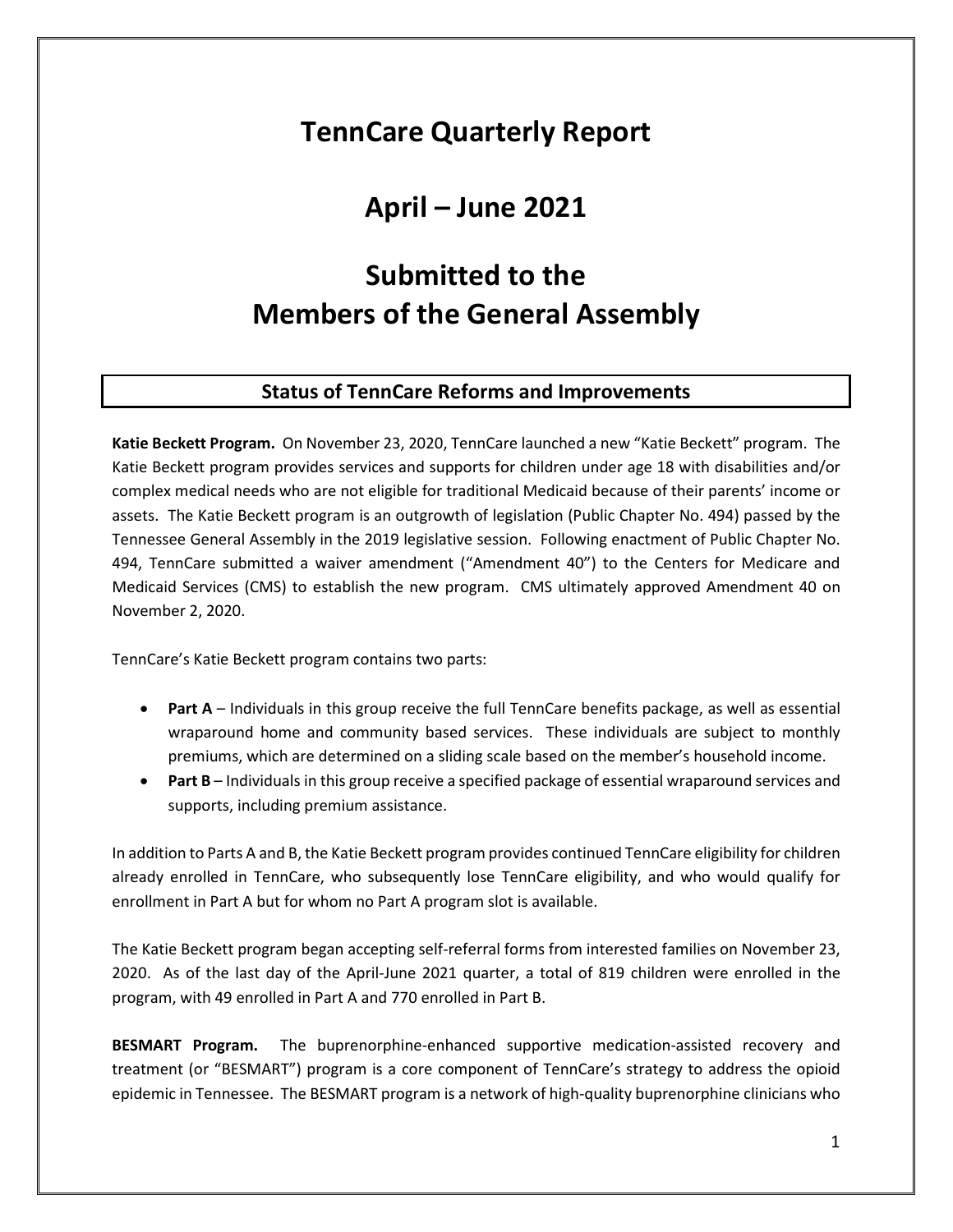provide a coordinated set of services to help TennCare members in their recovery journeys. Buprenorphine therapy is an evidence-based, FDA-approved treatment for opioid use disorder that combines medication and behavioral health supports. The BESMART program includes services such as a psychosocial assessment and development of a treatment plan, individual and group counseling, peer recovery services, care coordination, and opioid-agonist therapy.

The BESMART Program officially launched on January 1, 2019, and has continued to grow and serve more Tennesseans. As of March 2019, there were approximately 100 high-quality BESMART providers contracted with TennCare managed care organizations to treat 2,000 members. By June 2021, the number of BESMART providers had nearly tripled, and the number of unique members served per month had grown to approximately 7,500. Additionally, buprenorphine covered by TennCare is now in the top 5 controlled substances by claims, meaning that TennCare pays for more buprenorphine to treat opioid use disorder than for short-acting opioids to treat pain.

The focus that TennCare has placed on combatting the opioid epidemic through treatment and other major prevention efforts has also shown tremendous success in reducing the number of newborns with neonatal abstinence syndrome (NAS), or signs and symptoms of opioid withdrawal as an infant due to opioid exposure during the pregnancy. In 2019, the NAS rate in the TennCare population was 20 NAS births per 1,000 live births, as compared with the 2016 rate, which was 28 NAS births per 1,000 live births. This decline in the NAS rate has continued, apparently making Tennessee the only state in the country to report a decrease in NAS.

As noted, the BESMART program is one element of TennCare's comprehensive strategy to address Tennessee's opioid crisis. Additional information about this comprehensive strategy (including further details about the BESMART program) is available on TennCare's website at [https://www.tn.gov/tenncare/tenncare-s-opioid-strategy.html.](https://www.tn.gov/tenncare/tenncare-s-opioid-strategy.html)

**Proposed Amendment to the TennCare III Demonstration**. In January 2021, CMS approved the latest iteration of the TennCare demonstration, referred to as "TennCare III." On February 22, 2021, TennCare provided public notice of its first proposed amendment to the TennCare III demonstration. The amendment (known as "Amendment 1") would introduce the following modifications to the demonstration:

- Integration of services for members with intellectual disabilities into the TennCare managed care program $^1$  $^1$ ;
- Transitioning the care of children receiving Supplemental Security Income (SSI) benefits from the TennCare Select health plan to one of the other health plans that serves TennCare members; and
- Assigning to the TennCare Select health plan certain inmates of public institutions who receive inpatient services in a setting located outside the public institution.

<span id="page-1-0"></span> $1$  Specific services to be integrated are intermediate care facility services for individuals with intellectual disabilities (ICF/IID services) and 1915(c) waiver home- and community-based services (HCBS).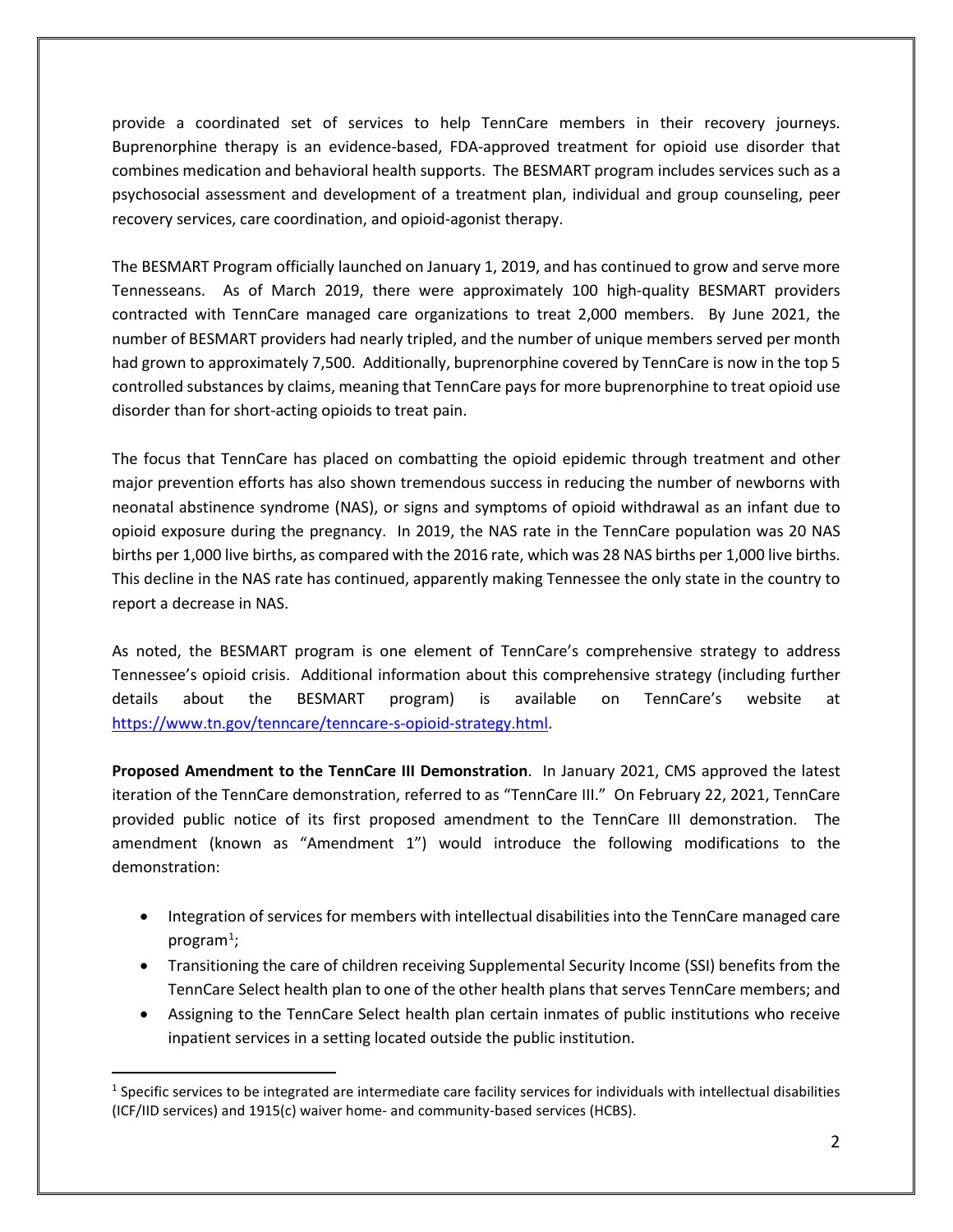TennCare submitted Amendment 1 to CMS on March 31, 2021. As of the end of the April-June 2021 quarter, CMS's review of Amendment 1 was ongoing.

**Other Amendments to the TennCare Demonstration.** Three other proposed amendments to the TennCare Demonstration were in various stages of development during the April-June 2021 quarter. These amendments were submitted to CMS during the TennCare II demonstration and were numbered accordingly.

Demonstration Amendment 35: Substance Use Disorder Services. In May 2018, TennCare submitted Demonstration Amendment 35 to CMS. Amendment 35 would modify the TennCare benefits package to cover residential substance use disorder (SUD) treatment services in facilities with more than 16 beds. The federal government classifies such facilities as "institutions for mental diseases" (IMDs), and federal law prohibits the expenditure of federal Medicaid dollars for services delivered to adults in these facilities. Historically, TennCare's MCOs were permitted to cover residential treatment services in IMDs, if the MCO determined that such care was medically appropriate and cost-effective as compared to other treatment options. However, CMS recently issued regulations restricting the ability of MCOs to pay for services in these facilities. Specifically, the new federal regulation limits this option to treatment stays of no more than 15 days per calendar month.<sup>[2](#page-2-0)</sup> TennCare is seeking authority with Amendment 35 to allow enrollees to receive short-term services in IMDs beyond the 15-day limit in federal regulation, up to 30 days per admission.

On June 1, 2021, CMS approved a separate request submitted by TennCare for State Plan authority to cover SUD treatment services for adult enrollees for up to 30 days per year. As of the end of the April-June 2021 quarter, TennCare was determining whether this new authority eliminated the need to pursue approval of Amendment 35 any further.

Demonstration Amendment 36: Providers of Family Planning Services. Amendment 36 was submitted to CMS in August 2018. Amendment 36 grew out of Tennessee's 2018 legislative session and, in particular, Public Chapter No. 682, which established that it is the policy of the state of Tennessee to favor childbirth and family planning services that do not include elective abortions within the continuum of care or services, and to avoid the direct or indirect use of state funds to promote or support elective abortions.

Amendment 36 requests authority for TennCare to establish state-specific criteria for providers of family planning services, and to exclude any providers that do not meet these criteria from participation in the TennCare program. As specified in Public Chapter No. 682, TennCare is proposing to exclude any entity that performed, or operated or maintained a facility that performed, more than 50 abortions in the previous year, including any affiliate of such an entity.

<span id="page-2-0"></span><sup>2</sup> See 42 CFR § 438.6(e).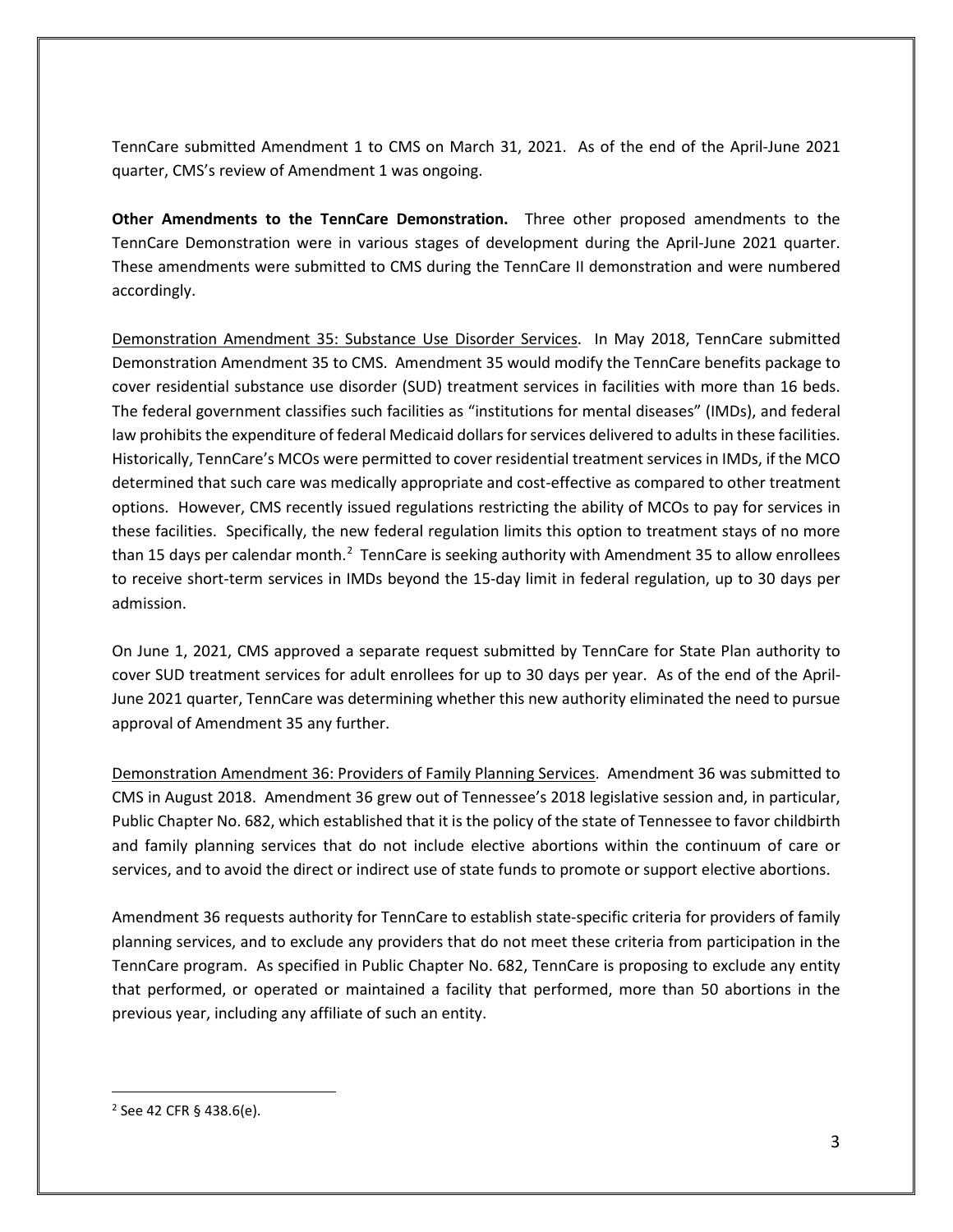CMS held a 30-day federal public comment period on Amendment 36 during the third quarter of Calendar Year 2018. Close to 3,500 comments were received, and CMS subsequently began to review that feedback as well as the amendment itself. As of the end of the April-June 2021 quarter, CMS's review of Amendment 36 was ongoing.

Demonstration Amendment 38: Community Engagement. TennCare submitted Amendment 38 to CMS on December 28, 2018. Demonstration Amendment 38 implements a state law (Public Chapter No. 869) enacted by the Tennessee General Assembly in 2018. This law directed TennCare to seek federal authorization to establish reasonable work and community engagement requirements for non-pregnant, non-elderly, non-disabled adults enrolled in the TennCare program who do not have dependent children under the age of six. The legislation also required TennCare to seek approval from the U.S. Department of Health and Human Services (HHS) to use funds from the state's Temporary Assistance for Needy Families (TANF) program to support implementation of the community engagement program.

As of the end of the April-June 2021 quarter, CMS's review of Amendment 38 was ongoing.

**Update on Episodes of Care.** TennCare's episodes of care program aims to transform the way specialty and acute healthcare services are delivered by incentivizing high-quality, cost-effective care, promoting evidence-based clinical pathways, encouraging care coordination, and reducing ineffective or inappropriate treatments. Episodes of care is part of TennCare's delivery system transformation initiative, which is changing healthcare delivery in Tennessee by moving from paying for volume to paying for value.

TennCare hosted the 2021 Episodes of Care Annual Feedback Session on May 21, 2021. In light of the ongoing coronavirus pandemic, the event was hosted virtually. Over 100 attendees logged in to the live event, and stakeholders had the option to share their feedback live during the event (either verbally or in writing). A memo detailing the State's response to each item of feedback is planned for release this fall.

Additionally, the State announced that all risk-sharing payments will be waived for the 2020 performance period in response to the coronavirus pandemic. The results for the 2020 performance period will be released in August 2021.

**Incentives for Providers to Use Electronic Health Records.** The Electronic Health Records (EHR) Incentive Program is a partnership between federal and state governments that grew out of the Health Information Technology for Economic and Clinical Health (HITECH) Act of 2009. The purpose of the program is to provide financial incentives to Medicaid providers<sup>3</sup> to replace outdated, often paper-based approaches to medical record-keeping with Certified Electronic Health Record Technology (as defined by CMS) that meets rigorous criteria and that can improve health care delivery and quality. The federal government

<span id="page-3-0"></span><sup>&</sup>lt;sup>3</sup> CMS allows two types of providers to participate in the Medicaid EHR Incentive Program: eligible professionals (medical and osteopathic physicians, nurse practitioners, certified nurse midwives, dentists, and physician assistants who meet certain criteria) and eligible hospitals (acute care hospitals, critical access hospitals, and children's hospitals). All hospitals participating in the program have received all payments available to them.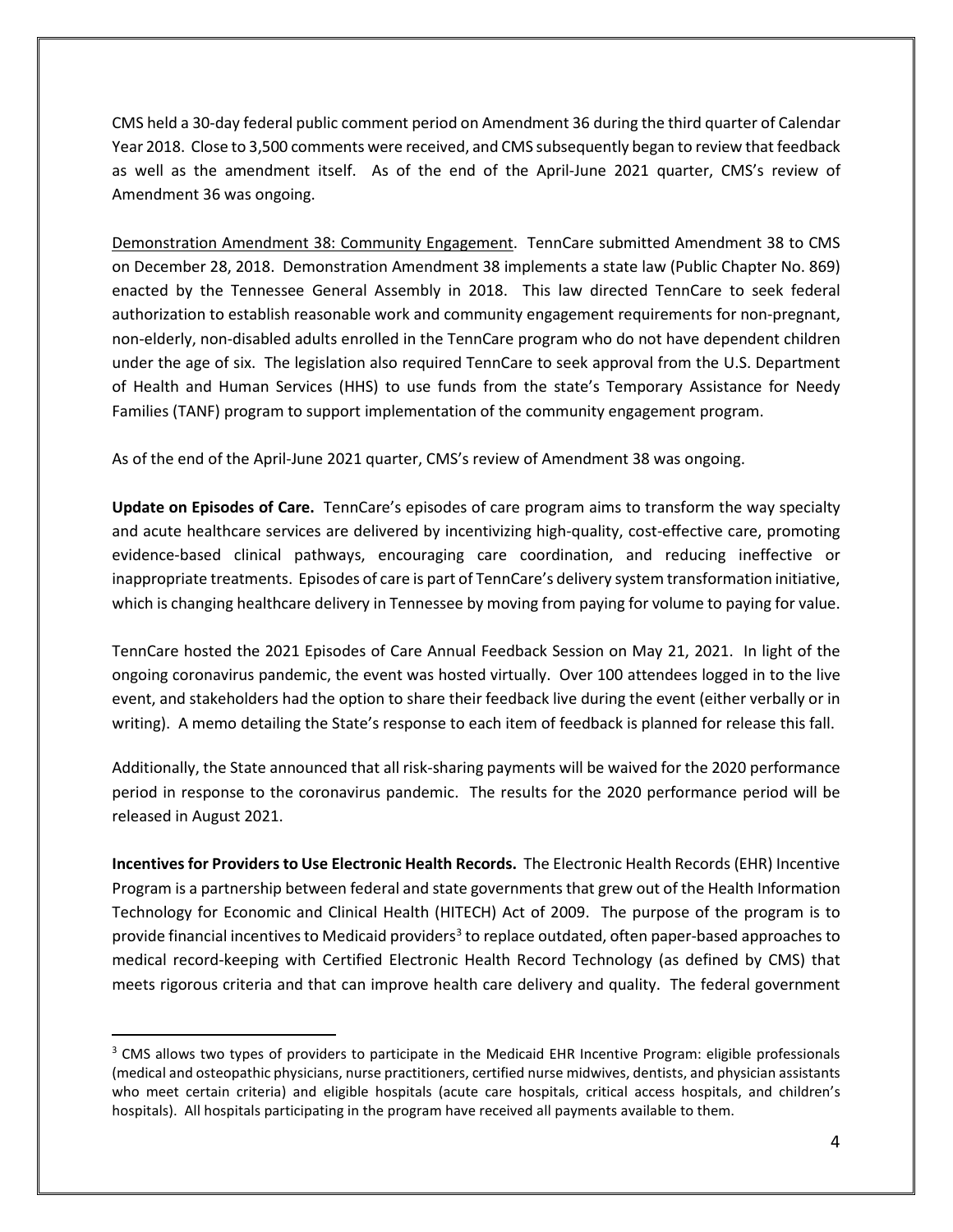provides 100 percent of the funding for the incentive payments and 90 percent of the funding for administrative costs. Tennessee's EHR program<sup>[4](#page-4-0)</sup> has issued payments for six years to eligible professionals and for three years to eligible hospitals.

EHR payments made by TennCare during the April-June 2021 quarter as compared with payments made throughout the life of the program appear in the table below:

| <b>Payment Type</b>  | <b>Number of Providers</b>     | <b>Quarterly Amount</b> | <b>Cumulative Amount</b>  |
|----------------------|--------------------------------|-------------------------|---------------------------|
|                      | <b>Paid During the Quarter</b> | Paid (Apr-Jun 2021)     | Paid to Date <sup>5</sup> |
| First-year payments  | N/A                            | N/A                     | \$180,176,644             |
| Second-year payments |                                | \$136,000               | \$60,143,155              |
| Third-year payments  | 22                             | \$187,000               | \$38,144,019              |
| Fourth-year payments | 35                             | \$297,500               | \$9,406,682               |
| Fifth-year payments  | 37                             | \$314,500               | \$6,729,172               |
| Sixth-year payments  | 42                             | \$357,000               | \$4,478,915               |

Technical assistance activities, outreach efforts, and other EHR-related projects conducted by TennCare staff during the quarter included the following:

- Coordinating with certain eligible professionals to correct and resubmit attestations for Program Year 2020;
- Collaborating with Tennessee's software vendor to plan, develop, and test updates to the attestation system to ensure functionality by July 1, 2021 (the opening of the attestation period for Program Year 2021);
- Ongoing communications with providers on attestation timelines for Program Years 2020 and 2021;
- Providing daily technical assistance to providers via email and telephone calls;
- Participation in CMS-led calls regarding the EHR Incentive Program; and
- Monthly newsletters and reminders distributed to all registered members of TennCare's EHR ListServ.

Although enrollment of new providers concluded on April 30, 2017, TennCare's EHR Incentive Program will continue through the 2021 program year as required by CMS rules, with all remaining payments to be made by the program's conclusion on December 31, 2021. Tennessee's program team continues to work with a variety of provider organizations to complete the program successfully. The focus of postenrollment outreach efforts for the remainder of the program is to encourage all providers who remain eligible to attest one final time and, where applicable, receive all six payments available.

<span id="page-4-1"></span><span id="page-4-0"></span><sup>4</sup> In April 2018, CMS announced that its EHR programs would be renamed "Promoting Interoperability (PI) Programs." While Tennessee's EHR initiative falls within the scope of CMS's PI Programs, TennCare continues to refer to its initiative as "EHR Incentive Program" for purposes of clarity and consistency in communications with providers. <sup>5</sup> In certain cases, cumulative totals reflect adjustments of payments from previous quarters. The need for these recoupments was identified through standard auditing processes.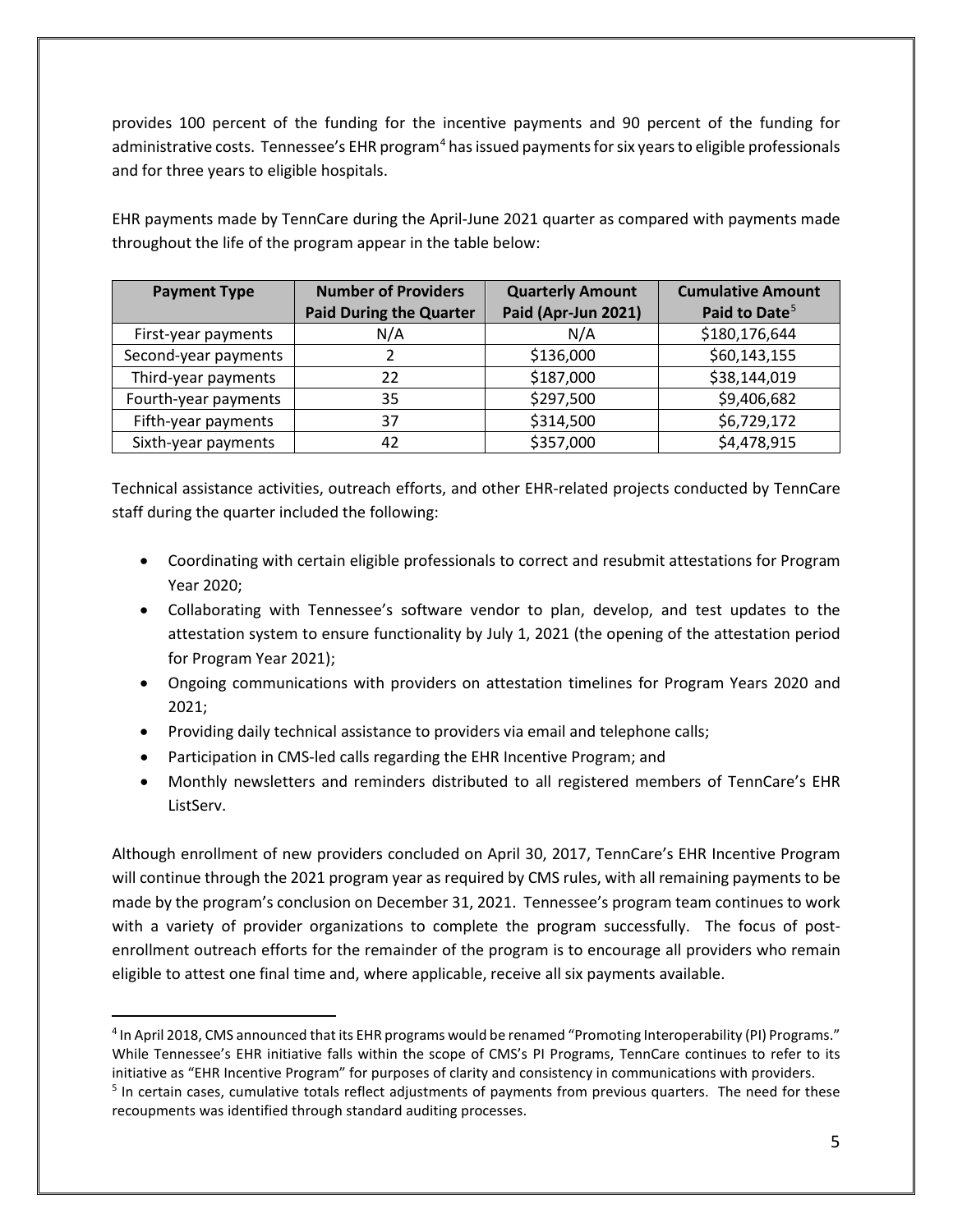*McCutchen et al. v. Becerra* **Lawsuit.** On May 20, 2021, the State of Tennessee filed a motion to intervene in the federal lawsuit challenging CMS' approval of Demonstration Amendment 42, proposing to convert the federal portion of TennCare's funding to a block grant. This lawsuit was filed by the Tennessee Justice Center (TJC), acting on behalf of 14 individual plaintiffs, against CMS in the District Court for the District of Columbia. Both TJC and CMS have indicated that they will not oppose the State's motion to intervene, but the court has not yet ruled on the motion.

**Supplemental Payments to Tennessee Hospitals.** The Division of TennCare makes supplemental payments to qualifying Tennessee hospitals each quarter to help offset the costs these facilities incur in providing uncompensated care. The supplemental payments made during the fourth quarter of State Fiscal Year 2021 are shown in the table below.

|                                                |                          | <b>Fourth Quarter</b><br>Payments- |
|------------------------------------------------|--------------------------|------------------------------------|
| <b>Hospital Name</b>                           | County                   | <b>FY 2021</b>                     |
| Methodist Medical Center of Oak Ridge          | <b>Anderson County</b>   | \$1,418,643                        |
| Ridgeview Psychiatric Hospital and Center      | Anderson County          | \$736,249                          |
| Tennova Healthcare - Shelbyville               | <b>Bedford County</b>    | \$37,024                           |
| West Tennessee Healthcare - Camden Hospital    | <b>Benton County</b>     | \$196,398                          |
| Erlanger Bledsoe Hospital                      | <b>Bledsoe County</b>    | \$162,614                          |
| <b>Blount Memorial Hospital</b>                | <b>Blount County</b>     | \$1,417,469                        |
| Tennova Healthcare - Cleveland                 | <b>Bradley County</b>    | \$375,205                          |
| Jellico Medical Center                         | Campbell County          | \$73,526                           |
| Tennova Healthcare - LaFollette Medical Center | Campbell County          | \$176,287                          |
| Saint Thomas Stones River Hospital             | Cannon County            | \$173,980                          |
| Baptist Memorial Hospital - Carroll County     | <b>Carroll County</b>    | \$162,156                          |
| <b>Sycamore Shoals Hospital</b>                | <b>Carter County</b>     | \$359,643                          |
| <b>TriStar Ashland City Medical Center</b>     | Cheatham County          | \$528,107                          |
| <b>Claiborne Medical Center</b>                | <b>Claiborne County</b>  | \$186,934                          |
| Tennova Healthcare - Newport Medical Center    | Cocke County             | \$191,077                          |
| Tennova Healthcare - Harton                    | Coffee County            | \$191,325                          |
| <b>Unity Medical Center</b>                    | Coffee County            | \$85,985                           |
| <b>Cumberland Medical Center</b>               | <b>Cumberland County</b> | \$537,904                          |
| <b>Ascension Saint Thomas Hospital</b>         | Davidson County          | \$6,162,352                        |
| <b>TriStar Skyline Medical Center</b>          | Davidson County          | \$5,271,220                        |
| Nashville General Hospital                     | Davidson County          | \$876,771                          |
| Select Specialty Hospital - Nashville          | Davidson County          | \$4,141                            |
| <b>TriStar Centennial Medical Center</b>       | Davidson County          | \$8,261,560                        |
| <b>TriStar Southern Hills Medical Center</b>   | Davidson County          | \$2,081,892                        |
| <b>TriStar Summit Medical Center</b>           | Davidson County          | \$2,756,286                        |
| Vanderbilt Stallworth Rehabilitation Hospital  | Davidson County          | \$2,157                            |
| Vanderbilt University Medical Center           | Davidson County          | \$22,397,330                       |

#### **Supplemental Hospital Payments for the Quarter**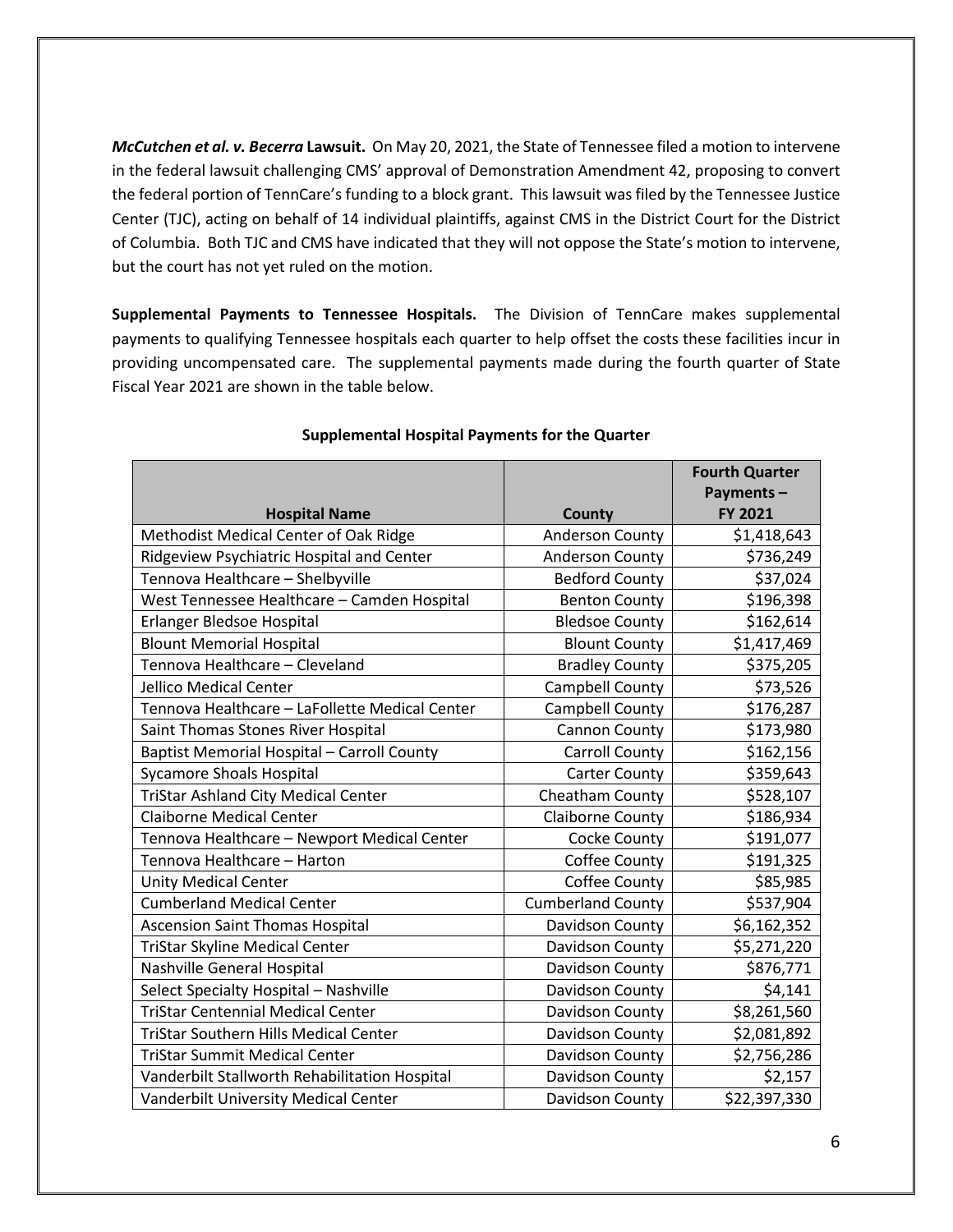|                                                  |                         | <b>Fourth Quarter</b> |
|--------------------------------------------------|-------------------------|-----------------------|
|                                                  |                         | Payments-             |
| <b>Hospital Name</b>                             | <b>County</b>           | FY 2021               |
| Saint Thomas DeKalb Hospital                     | DeKalb County           | \$204,725             |
| <b>TriStar Horizon Medical Center</b>            | Dickson County          | \$2,194,479           |
| West Tennessee Healthcare Dyersburg Hospital     | <b>Dyer County</b>      | \$285,989             |
| Southern Tennessee Regional Health System -      |                         |                       |
| Winchester                                       | <b>Franklin County</b>  | \$450,691             |
| West Tennessee Healthcare Milan Hospital         | <b>Gibson County</b>    | \$87,101              |
| Southern Tennessee Regional Health System -      |                         |                       |
| Pulaski                                          | <b>Giles County</b>     | \$221,487             |
| <b>Greeneville Community Hospital</b>            | <b>Greene County</b>    | \$270,141             |
| Morristown - Hamblen Healthcare System           | Hamblen County          | \$1,233,081           |
| CHI Memorial Hospital Chattanooga                | <b>Hamilton County</b>  | \$2,072,312           |
| Erlanger Behavioral Health Hospital              | <b>Hamilton County</b>  | \$148,807             |
| <b>Erlanger Health System</b>                    | <b>Hamilton County</b>  | \$8,813,175           |
| Parkridge Medical Center                         | <b>Hamilton County</b>  | \$7,327,347           |
| Encompass Health Rehabilitation Hospital of      |                         |                       |
| Chattanooga                                      | <b>Hamilton County</b>  | \$6,549               |
| Siskin Hospital for Physical Rehabilitation      | <b>Hamilton County</b>  | \$13,372              |
| <b>Hancock County Hospital</b>                   | <b>Hancock County</b>   | \$76,111              |
| West Tennessee Healthcare Bolivar General        |                         |                       |
| Hospital                                         | Hardeman County         | \$295,975             |
| <b>Hardin Medical Center</b>                     | <b>Hardin County</b>    | \$472,062             |
| Hawkins County Memorial Hospital                 | <b>Hawkins County</b>   | \$204,929             |
| <b>Henderson County Community Hospital</b>       | <b>Henderson County</b> | \$129,795             |
| Henry County Medical Center                      | <b>Henry County</b>     | \$714,774             |
| Ascension Saint Thomas Hickman Hospital          | <b>Hickman County</b>   | \$160,286             |
| <b>Houston County Community Hospital</b>         | <b>Houston County</b>   | \$65,757              |
| Three Rivers Hospital                            | Humphreys County        | \$78,115              |
| Tennova Healthcare - Jefferson Memorial Hospital | Jefferson County        | \$108,730             |
| Johnson County Community Hospital                | Johnson County          | \$100,613             |
| Parkwest Medical Center                          | <b>Knox County</b>      | \$2,538,781           |
| Select Specialty Hospital - North Knoxville      | <b>Knox County</b>      | \$11,050              |
| Tennova Healthcare - North Knoxville Medical     |                         |                       |
| Center                                           | <b>Knox County</b>      | \$371,066             |
| East Tennessee Children's Hospital               | <b>Knox County</b>      | \$3,415,944           |
| Fort Sanders Regional Medical Center             | <b>Knox County</b>      | \$3,326,331           |
| University of Tennessee Medical Center           | Knox County             | \$8,457,598           |
| Lauderdale Community Hospital                    | Lauderdale County       | \$267,287             |
| Southern Tennessee Regional Health System -      |                         |                       |
| Lawrenceburg                                     | Lawrence County         | \$403,167             |
| Lincoln Medical Center                           | Lincoln County          | \$1,579,133           |
| Fort Loudoun Medical Center                      | Loudon County           | \$311,398             |
| <b>Macon Community Hospital</b>                  | <b>Macon County</b>     | \$352,808             |
| Jackson - Madison County General Hospital        | <b>Madison County</b>   | \$5,101,855           |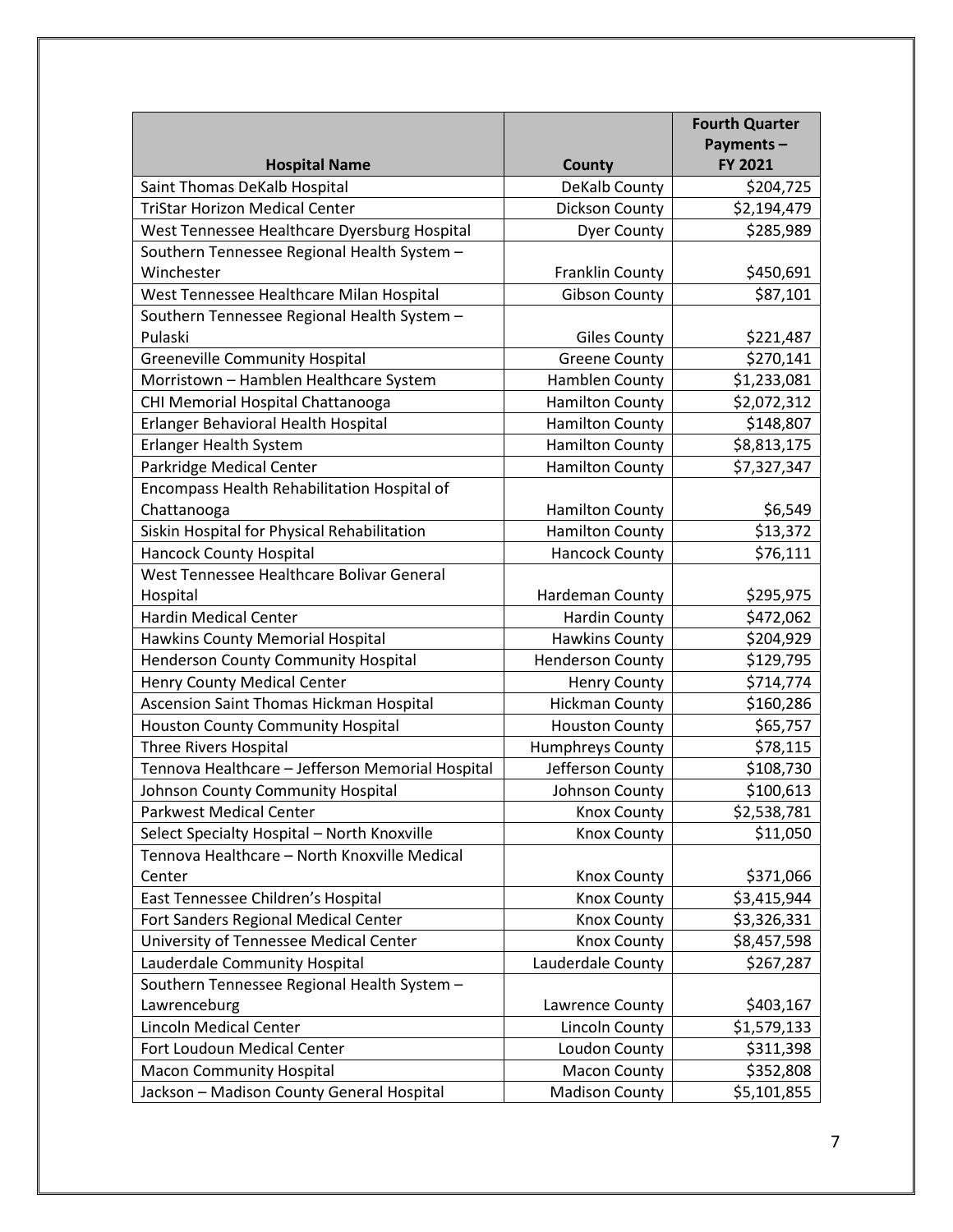|                                                   |                          | <b>Fourth Quarter</b> |
|---------------------------------------------------|--------------------------|-----------------------|
|                                                   |                          | Payments-             |
| <b>Hospital Name</b>                              | <b>County</b>            | FY 2021               |
| Pathways of Tennessee                             | <b>Madison County</b>    | \$602,448             |
| Perimeter Behavioral Hospital of Jackson          | <b>Madison County</b>    | \$33,985              |
| West Tennessee Healthcare Rehabilitation          |                          |                       |
| Hospital Jackson                                  | <b>Madison County</b>    | \$8,101               |
| <b>Marshall Medical Center</b>                    | <b>Marshall County</b>   | \$540,988             |
| Maury Regional Medical Center                     | <b>Maury County</b>      | \$1,712,711           |
| Sweetwater Hospital Association                   | Monroe County            | \$661,374             |
| Tennova Healthcare - Clarksville                  | <b>Montgomery County</b> | \$386,316             |
| Unity Psychiatric Care - Clarksville              | <b>Montgomery County</b> | \$2,784               |
| Baptist Memorial Hospital - Union City            | <b>Obion County</b>      | \$563,774             |
| Livingston Regional Hospital                      | <b>Overton County</b>    | \$267,520             |
| Cookeville Regional Medical Center                | <b>Putnam County</b>     | \$1,328,833           |
| <b>Rhea Medical Center</b>                        | Rhea County              | \$730,700             |
| <b>Roane Medical Center</b>                       | Roane County             | \$536,975             |
| NorthCrest Medical Center                         | Robertson County         | \$642,095             |
| Saint Thomas Rutherford Hospital                  | <b>Rutherford County</b> | \$3,673,074           |
| <b>TriStar StoneCrest Medical Center</b>          | <b>Rutherford County</b> | \$2,057,465           |
| <b>TrustPoint Hospital</b>                        | <b>Rutherford County</b> | \$10,469              |
| <b>LeConte Medical Center</b>                     | <b>Sevier County</b>     | \$1,562,646           |
| <b>Baptist Memorial Restorative Care Hospital</b> | <b>Shelby County</b>     | \$52,118              |
| <b>Baptist Memorial Hospital - Memphis</b>        | <b>Shelby County</b>     | \$5,573,085           |
| Methodist University Hospital                     | Shelby County            | \$12,467,497          |
| Crestwyn Behavioral Health                        | <b>Shelby County</b>     | \$105,460             |
| <b>Delta Specialty Hospital</b>                   | <b>Shelby County</b>     | \$849,354             |
| Encompass Health Rehabilitation Hospital of North |                          |                       |
| Memphis                                           | <b>Shelby County</b>     | \$12,063              |
| Encompass Health Rehabilitation Hospital of       |                          |                       |
| Memphis                                           | <b>Shelby County</b>     | \$9,879               |
| Le Bonheur Children's Hospital                    | <b>Shelby County</b>     | \$8,169,932           |
| Regional One Health                               | <b>Shelby County</b>     | \$8,420,221           |
| Regional One Health Extended Care Hospital        | <b>Shelby County</b>     | \$9,626               |
| Saint Francis Hospital                            | <b>Shelby County</b>     | \$2,698,257           |
| Saint Francis Hospital - Bartlett                 | <b>Shelby County</b>     | \$1,101,221           |
| Saint Jude Children's Research Hospital           | <b>Shelby County</b>     | \$1,464,692           |
| <b>Riverview Regional Medical Center</b>          | Smith County             | \$371,723             |
| <b>Bristol Regional Medical Center</b>            | <b>Sullivan County</b>   | \$2,076,182           |
| Creekside Behavioral Health                       | <b>Sullivan County</b>   | \$107,329             |
| Encompass Health Rehabilitation Hospital of       |                          |                       |
| Kingsport                                         | <b>Sullivan County</b>   | \$13,960              |
| <b>Holston Valley Medical Center</b>              | <b>Sullivan County</b>   | \$2,509,978           |
| Indian Path Community Hospital                    | <b>Sullivan County</b>   | \$717,853             |
| <b>TriStar Hendersonville Medical Center</b>      | <b>Sumner County</b>     | \$1,865,792           |
| Sumner Regional Medical Center                    | <b>Sumner County</b>     | \$872,323             |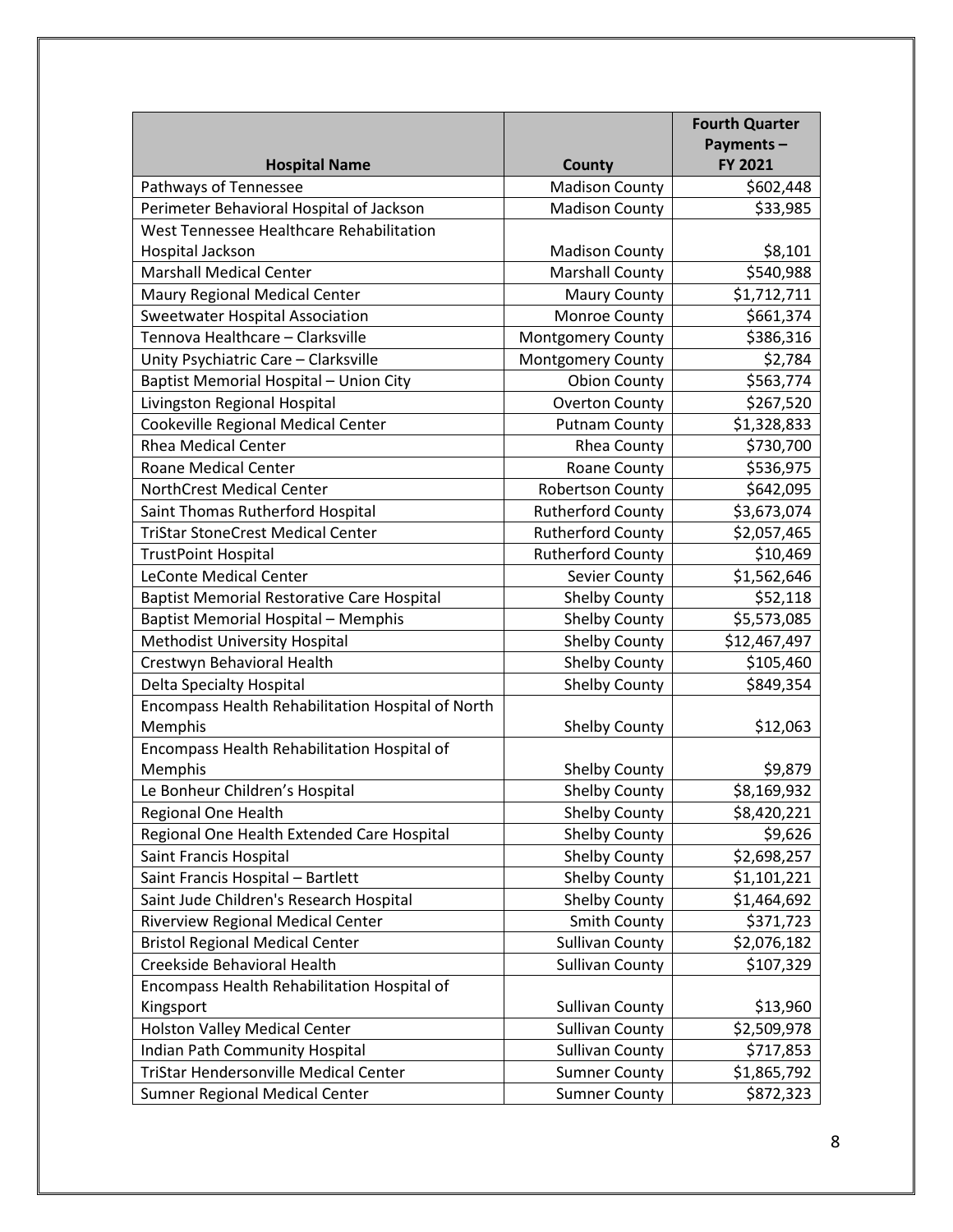|                                              |                          | <b>Fourth Quarter</b><br>Payments- |
|----------------------------------------------|--------------------------|------------------------------------|
| <b>Hospital Name</b>                         | County                   | FY 2021                            |
| Baptist Memorial Hospital - Tipton           | <b>Tipton County</b>     | \$975,044                          |
| <b>Trousdale Medical Center</b>              | <b>Trousdale County</b>  | \$151,136                          |
| Unicoi County Hospital                       | Unicoi County            | \$40,523                           |
| Saint Thomas River Park Hospital             | <b>Warren County</b>     | \$705,658                          |
| Johnson City Medical Center                  | <b>Washington County</b> | \$6,796,129                        |
| Franklin Woods Community Hospital            | <b>Washington County</b> | \$600,722                          |
| Quillen Rehabilitation Hospital              | <b>Washington County</b> | \$6,657                            |
| <b>Wayne Medical Center</b>                  | <b>Wayne County</b>      | \$82,182                           |
| Unity Psychiatric Care - Martin              | <b>Weakley County</b>    | \$1,733                            |
| West Tennessee Healthcare Rehabilitation     |                          |                                    |
| <b>Hospital Cane Creek</b>                   | <b>Weakley County</b>    | \$1,386                            |
| West Tennessee Healthcare Volunteer Hospital | <b>Weakley County</b>    | \$94,578                           |
| Saint Thomas Highlands Hospital              | <b>White County</b>      | \$143,673                          |
| Encompass Health Rehabilitation Hospital of  |                          |                                    |
| Franklin                                     | <b>Williamson County</b> | \$328                              |
| <b>Williamson Medical Center</b>             | <b>Williamson County</b> | \$213,916                          |
| Vanderbilt Wilson County Hospital            | <b>Wilson County</b>     | \$730,489                          |
| <b>TOTAL</b>                                 |                          | \$182,032,013                      |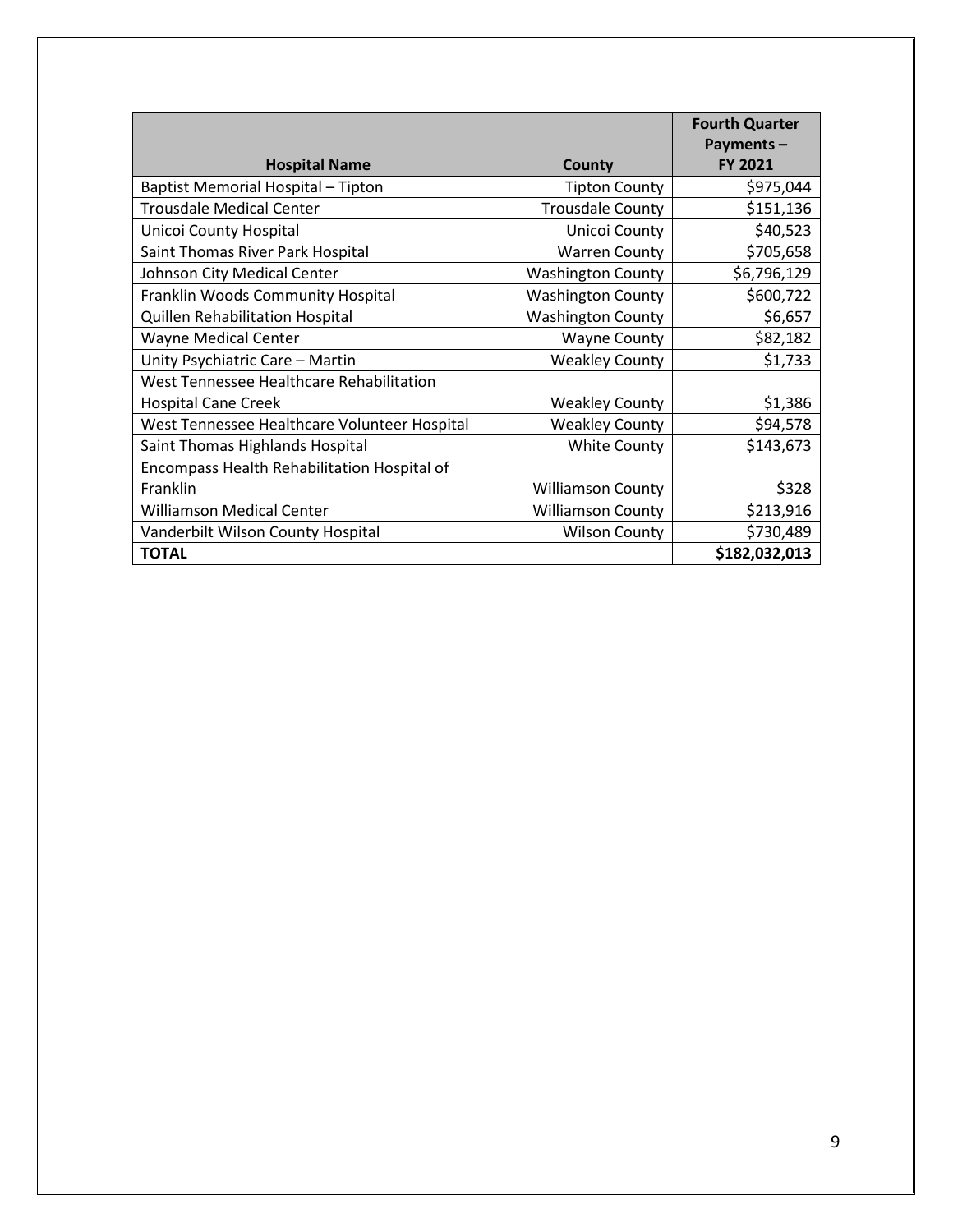## **Number of Recipients on TennCare and Costs to the State**

During the month of June 2021, there were 1,571,116 Medicaid eligibles and 20,401 Demonstration eligibles enrolled in TennCare, for a total of 1,591,517 persons.

Estimates of TennCare spending for the fourth quarter of State Fiscal Year 2021 are summarized in the table below.

| <b>Spending Category</b> | Fourth Quarter FY 2021* |
|--------------------------|-------------------------|
| MCO services**           | \$1,454,294,600         |
| Dental services          | \$36,238,700            |
| Pharmacy services        | \$366,748,600           |
| Medicare "clawback"***   | \$54,519,200            |

*\*These figures are cash basis as of June 30 and are unaudited.*

*\*\*This figure includes Integrated Managed Care MCO expenditures.*

*\*\*\*The Medicare Part D clawback is money that states are required to pay to the federal government to help offset costs the federal government incurs by covering the prescription benefit for enrollees who have both Medicare and Medicaid.*

## **Viability of Managed Care Contractors (MCCs) in the TennCare Program**

**Claims payment analysis.** TennCare's prompt pay requirements may be summarized as shown below.

| <b>Entity</b>          | <b>Standard</b>                                                      | <b>Authority</b>         |
|------------------------|----------------------------------------------------------------------|--------------------------|
| <b>MCOs</b>            | 90% of clean claims for payment for services delivered to            | TennCare contract        |
| services other         | TennCare enrollees are processed and, if appropriate, paid           | and in accordance        |
| than CHOICES           | within 30 calendar days of the receipt of such claims.               | with T.C.A. § 56-32-     |
| and ECF                |                                                                      | 126(b)                   |
| <b>CHOICES</b> )       | 99.5% of all provider claims are processed, and, if                  |                          |
|                        | appropriate, paid within 60 calendar days of receipt.                |                          |
| <b>MCO<sub>s</sub></b> | 90% of clean electronically submitted Nursing Facility and           | <b>TennCare contract</b> |
| (CHOICES and           | applicable Home and Community Based Services claims <sup>6</sup> are |                          |
| <b>ECF CHOICES</b>     | processed and paid within 14 calendar days of receipt.               |                          |
| services)              |                                                                      |                          |
|                        | 99.5% of clean electronically submitted Nursing Facility and         |                          |
|                        | applicable Home and Community Based Services claims <sup>7</sup> are |                          |
|                        | processed and paid within 21 calendar days of receipt.               |                          |

<span id="page-9-1"></span><span id="page-9-0"></span><sup>6</sup> Excludes Personal Emergency Response Systems (PERS), assistive technology, minor home modifications, and pest control claims. Claims for delivery of these services are handled like general MCO claims. <sup>7</sup> Ibid.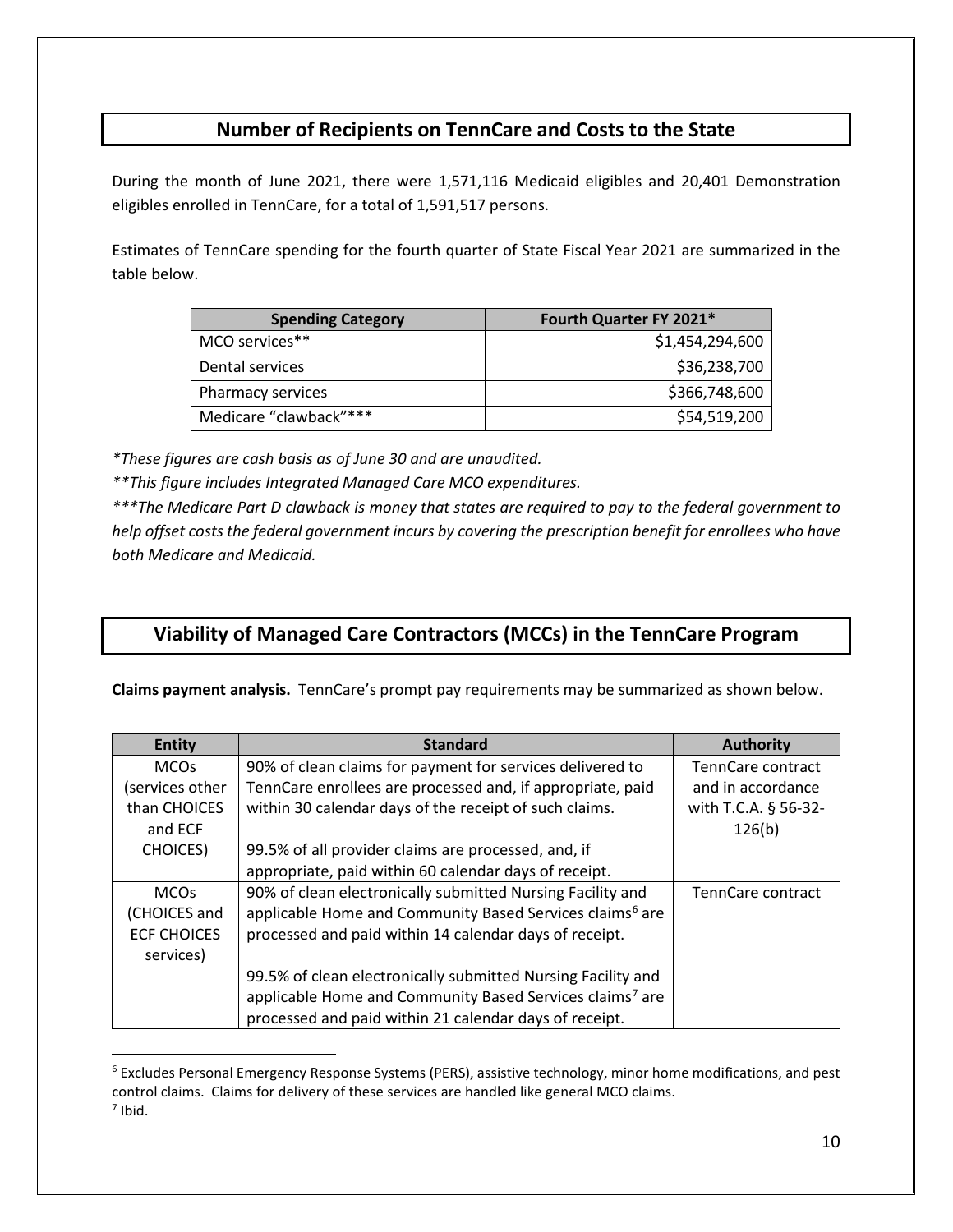| <b>Entity</b>          | <b>Standard</b>                                             | <b>Authority</b>     |
|------------------------|-------------------------------------------------------------|----------------------|
| <b>Dental Benefits</b> | 90% of clean claims for payment for services delivered to   | TennCare contract    |
| Manager                | TennCare enrollees are processed, and, if appropriate, paid | and in accordance    |
| (DBM)                  | within 30 calendar days of the receipt of such claims.      | with T.C.A. § 56-32- |
|                        |                                                             | 126(b)               |
|                        | 99.5% of all provider claims are processed, and, if         |                      |
|                        | appropriate, paid within 60 calendar days of receipt.       |                      |
| Pharmacy               | 100% of all clean claims submitted by pharmacy providers    | TennCare contract    |
| <b>Benefits</b>        | are paid within 15 calendar days of receipt.                |                      |
| Manager                |                                                             |                      |
| (PBM)                  |                                                             |                      |

The MCOs, the DBM, and the PBM are required to submit monthly claims data files of all TennCare claims processed to the Tennessee Department of Commerce and Insurance (TDCI) for verification of statutory and contractual prompt pay compliance. The plans are required to separate their claims data by claims processor (e.g., MCO, vision benefits manager, etc.). Furthermore, the MCOs are required to identify separately non-emergency transportation (NEMT) claims in the data files. Finally, the MCOs are required to submit separate claims data files representing a subset of electronically submitted Nursing Facility and applicable Home and Community Based Services claims for CHOICES and ECF CHOICES enrollees. TDCI then performs an analysis and reports the results of the prompt pay analyses by NEMT and CHOICES and ECF CHOICES claim types, by claims processor, and by total claims processed for the month.

If an MCO does not comply with the prompt pay requirements based on the total claims processed in a month, TDCI has the statutory authority to levy an administrative penalty of \$10,000 for each month of non-compliance after the first instance of non-compliance was reported to the plan. The Division of TennCare may also assess liquidated damages pursuant to the terms of the TennCare Contract. If the DBM and PBM do not meet their contractual prompt pay requirements, only TennCare may assess applicable liquidated damages against these entities.

**Net worth and company action level requirements.** According to Tennessee's "Health Maintenance Organization Act of 1986" statute (T.C.A. § 56-32-101 *et seq.*), the minimum net worth requirement for each TennCare MCO is calculated based on premium revenue reported on the National Association of Insurance Commissioners (NAIC) Annual Financial Statement for the most recent calendar year, as well as any TennCare payments made to the MCO that are not reported as premium revenue.

During the April-June 2021 quarter, the MCOs submitted their NAIC First Quarter 2021 Financial Statements. As of March 31, 2021, TennCare MCOs reported net worth as indicated in the table below.<sup>[8](#page-10-0)</sup>

| <b>MCO</b>           | <b>Net Worth</b> | Reported         | Excess/       |
|----------------------|------------------|------------------|---------------|
|                      | Requirement      | <b>Net Worth</b> | (Deficiency)  |
| Amerigroup Tennessee | \$38,720,932     | \$340,029,403    | \$301,308,471 |

<span id="page-10-0"></span><sup>8</sup> The "Net Worth Requirement" and "Reported Net Worth" figures in the table are based on the MCOs' companywide operations, not merely their TennCare operations.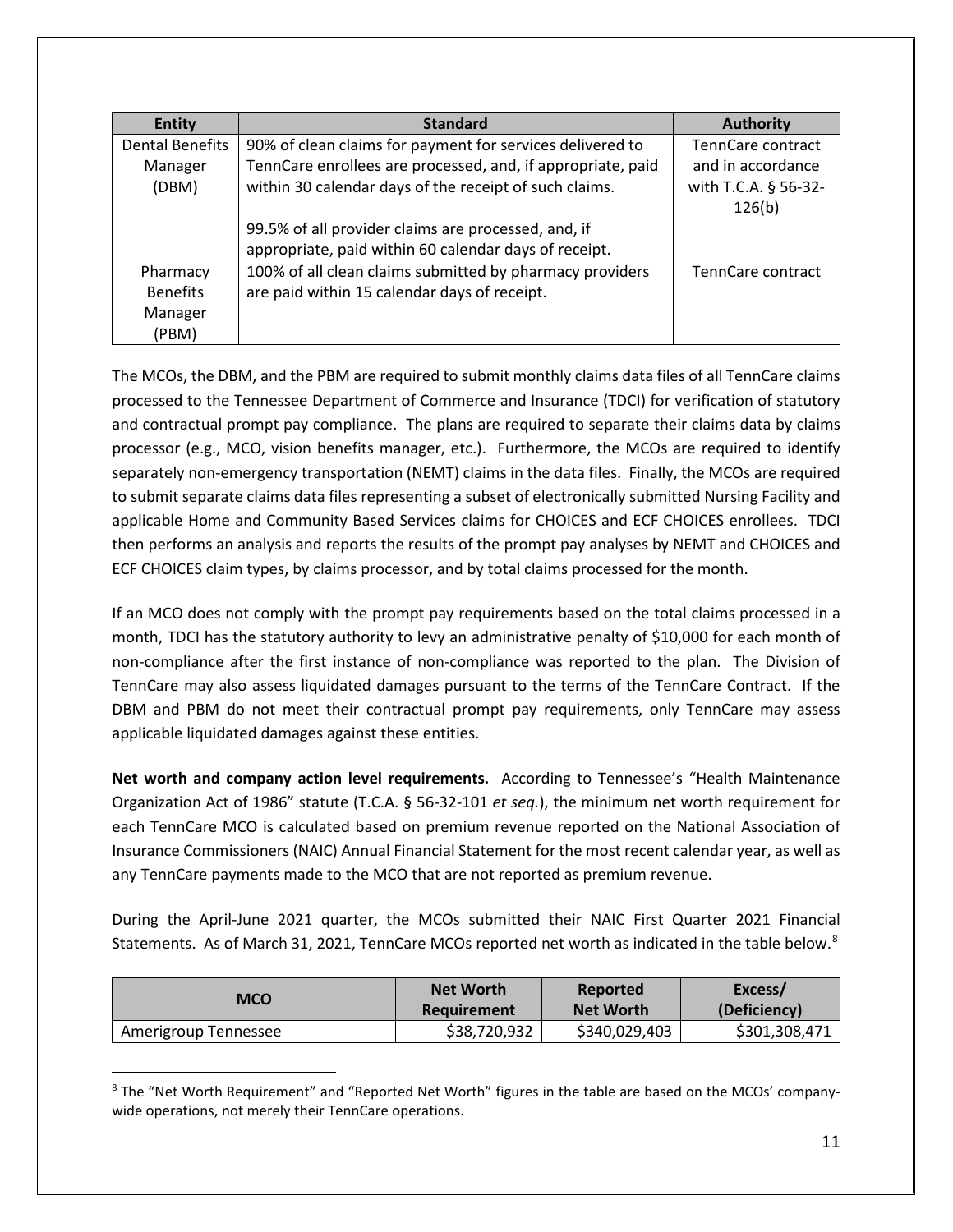| <b>MCO</b>                            | <b>Net Worth</b>   | <b>Reported</b>  | Excess/       |
|---------------------------------------|--------------------|------------------|---------------|
|                                       | <b>Requirement</b> | <b>Net Worth</b> | (Deficiency)  |
| UnitedHealthcare Plan of the River    | \$58,718,194       | \$736,752,382    | \$678,034,188 |
| Valley (UnitedHealthcare Community    |                    |                  |               |
| Plan)                                 |                    |                  |               |
| Volunteer State Health Plan (BlueCare | \$59,296,934       | \$578,612,889    | \$519,315,955 |
| & TennCare Select)                    |                    |                  |               |

During the April-June 2021 quarter, the MCOs were also required to comply with Tennessee's "Risk-Based Capital for Health Organizations" statute (T.C.A. § 56-46-201 *et seq.*). Risk-based capital (RBC) involves a method of calculating the minimum amount of capital necessary for a health entity to support its overall business operations depending on its size and risk profile. A health entity with a higher amount of risk is required to hold a higher amount of capital. The RBC statute gives TDCI the authority and mandate to use preventive and corrective measures that vary depending on the amount of capital deficiency indicated by the RBC calculations. A "Company Action Level" deficiency (defined at T.C.A. § 56-46-203(a)) would require the submission of a plan to correct the entity's capital deficiency.

All TennCare MCOs met their minimum net worth requirements and Company Action Level requirements as of March 31, 2021.

## **Success of Fraud Detection and Prevention**

The mission of the Tennessee Office of Inspector General (OIG) is to identify, investigate, prosecute, and arrest persons who commit fraud or abuse against the TennCare program and to recoup money owed to the State of Tennessee.The OIG receives case information from a variety of sources, including local law enforcement, the Division of TennCare, Health Related Boards, the Department of Human Services (DHS), other State agencies, health care providers, MCCs, and the general public via the OIG website, fax, written correspondence, and phone calls to the OIG hotline. Cases adjudicated during a particular fiscal year may have no relationship to dates of arrest during the same year. Selected statistics for the fourth quarter of Fiscal Year 2021 furnished for this report by the OIG are as follows:

| <b>Fraud and Abuse Allegations</b>                           | <b>Fourth Quarter FY 2021</b> |
|--------------------------------------------------------------|-------------------------------|
| <b>Fraud Allegations</b>                                     | 346                           |
| Abuse Allegations*                                           | 903                           |
| <b>Arrest/Conviction/Judicial Diversion</b><br><b>Totals</b> | <b>Fourth Quarter FY 2021</b> |
| Arrests                                                      | 14                            |
| Convictions                                                  | 13                            |
| <b>Judicial Diversions</b>                                   |                               |

*\* Abuse cases may be referred to the appropriate Managed Care Contractor (MCC), the Division of TennCare, or DHS for further review/action.*